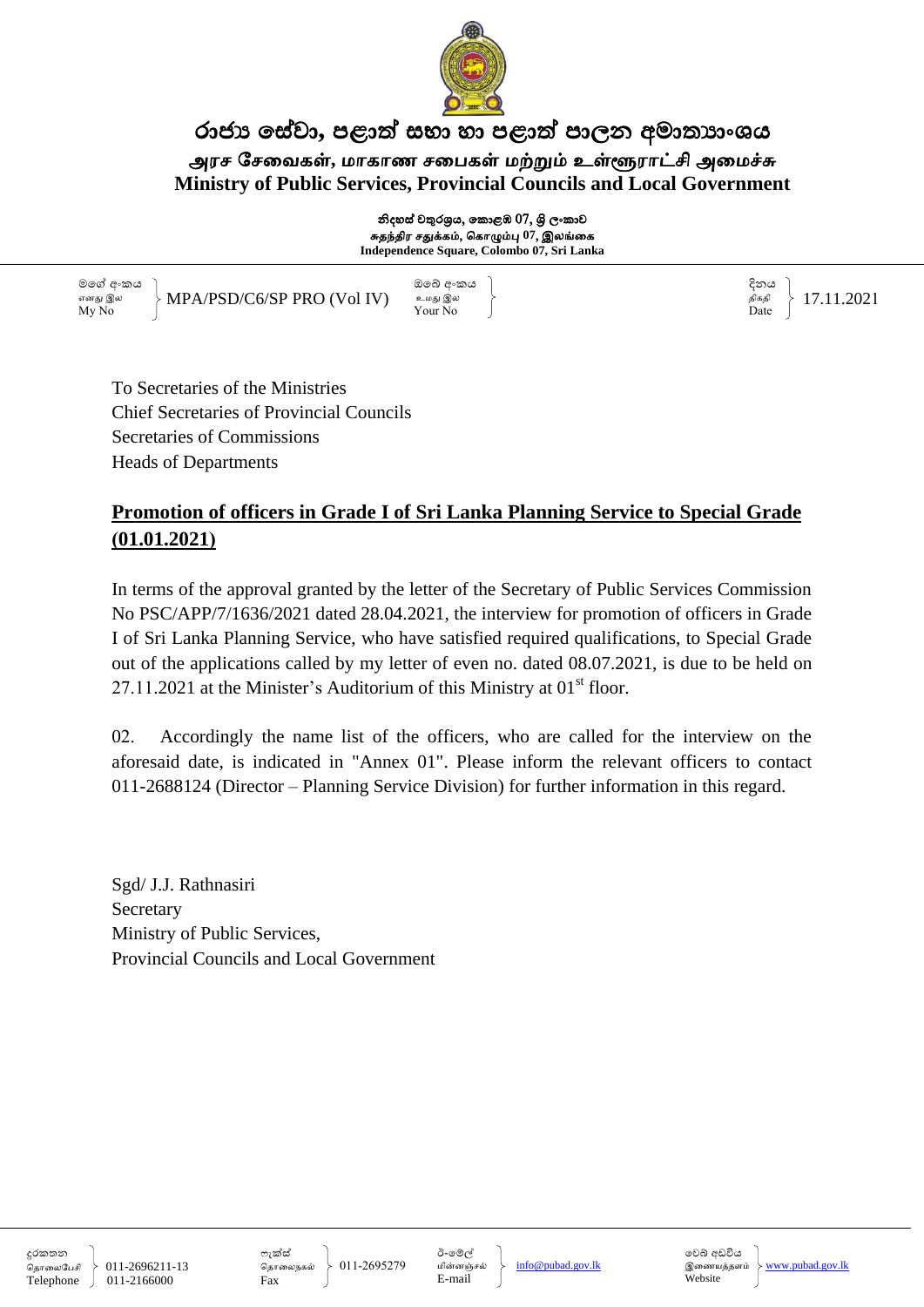## **Promotion of officers in Grade I of Sri Lanka Planning Service to Special Grade**

# **Interview Calling List - 27.11.2021**

| N <sub>0</sub> | NIC No     | <b>Name</b>                   | <b>Time</b> |
|----------------|------------|-------------------------------|-------------|
| 1              | 630654459V | Mr. B.R. Baratha Ramanayake   | 08.30 a.m.  |
| 2              | 630562708V | Mr. K. Pakkiyarajah           | 08.30 a.m.  |
| 3              | 675270171V | Ms. I.V.N. Prithika Kumuduni  | 08.30 a.m.  |
| 4              | 641700410V | Mr. S.M.D.B. Samarakoon       | 09.00 a.m.  |
| 5              | 630870267X | Mr. M.K. Tution               | 09.00 a.m.  |
| 6              | 660102086V | Mr. J.P. Sarath Jayasinghe    | 09.00 a.m.  |
| 7              | 651860148V | Mr. M. Ramamoorthy            | 09.30 a.m.  |
| 8              | 632660863V | Mr. U. Anura S. Weerarathne   | 09.30 a.m.  |
| 9              | 655661204V | Ms. Y.P. Sumanawathi          | 09.30 a.m.  |
| 10             | 652660363V | Mr. A.M. Palitha Abhayasinghe | 09.30 a.m.  |
| 11             | 637961888V | Ms. K.S. Muramudalige         | 10.15 a.m.  |
| 12             | 656291133V | Ms. P.H. Malani Piyadasa      | 10.15 a.m.  |
| 13             | 665291910V | Ms.D.C.N.A. Kumarasinghe      | 10.15 a.m.  |
| 14             | 643312220V | Mr. V. Mahendrarajah          | 10.45 a.m.  |
| 15             | 655241868V | Ms. Sasikala Punniyamoorthy   | 10.45 a.m.  |
| 16             | 628511900V | Ms. Sarojinidevi Pathmaranjan | 10.45 a.m.  |
| 17             | 638394197V | Ms. Selvarani Nicholaspillai  | 11.15 a.m.  |
| 18             | 643041847V | Mr. T. Viswarupan             | 11.15 a.m.  |
| 19             | 655120629V | Ms. Uma Niranjanan            | 11.15 a.m.  |
| 20             | 622562987V | Mr. K. Maheswaran             | 11.15 a.m.  |